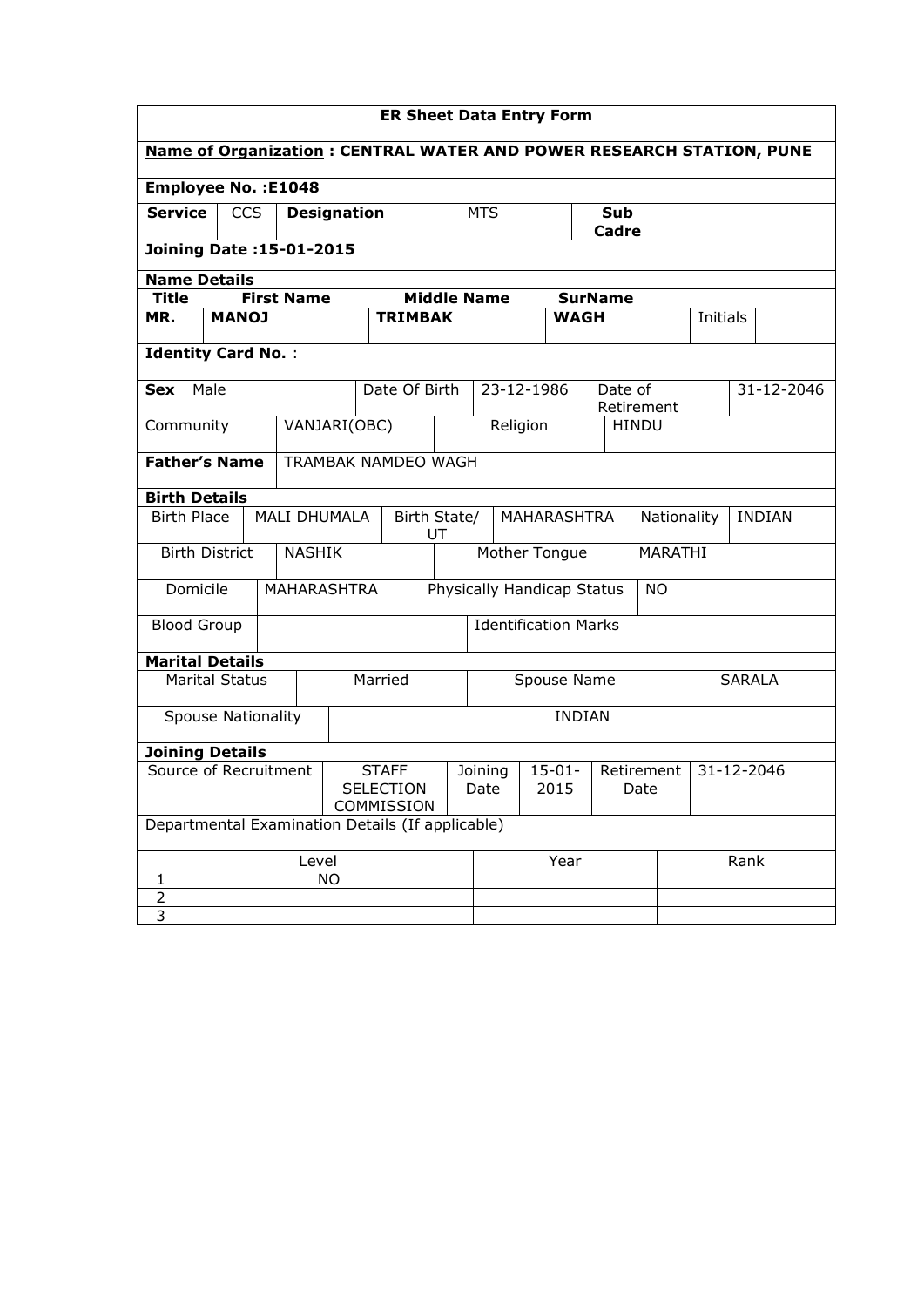| Remarks (if any)            |                  |      |       |              |
|-----------------------------|------------------|------|-------|--------------|
| Languages known             |                  |      |       |              |
|                             | Name of Language | Read | Write | <b>Speak</b> |
| Indian Languages 1<br>Known | MARATHI          |      |       |              |
| $\overline{2}$              | <b>HINDI</b>     |      |       |              |
| 3                           | <b>ENGLISH</b>   |      |       |              |
| $\overline{4}$              |                  |      |       |              |
| 5                           |                  |      |       |              |
|                             |                  |      |       |              |
| Foreign Languages           |                  |      |       |              |
| Known                       |                  |      |       |              |
| $\overline{2}$              |                  |      |       |              |
| 3                           |                  |      |       |              |

Details of deputation (if applicable)

| Name of the Office | Post held at that<br>time in parent office | Name of post<br>(selected for<br>deputation | Period of deputation |      |  |
|--------------------|--------------------------------------------|---------------------------------------------|----------------------|------|--|
|                    |                                            |                                             | Since                | From |  |
|                    |                                            |                                             |                      |      |  |

Details of Foreign Visit

| SI.<br>No. | Place of Visit | Date of<br>visit | Post held at<br>that time | Whether it<br>is a<br>personal or<br>official visit | Details of visit |
|------------|----------------|------------------|---------------------------|-----------------------------------------------------|------------------|
|            |                |                  |                           |                                                     |                  |

Transfer/Posting Detail (if applicable)

| Place | Period of posting |      |  |  |  |  |  |
|-------|-------------------|------|--|--|--|--|--|
|       | Since             | From |  |  |  |  |  |
|       |                   |      |  |  |  |  |  |
|       |                   |      |  |  |  |  |  |
|       |                   |      |  |  |  |  |  |
|       |                   |      |  |  |  |  |  |